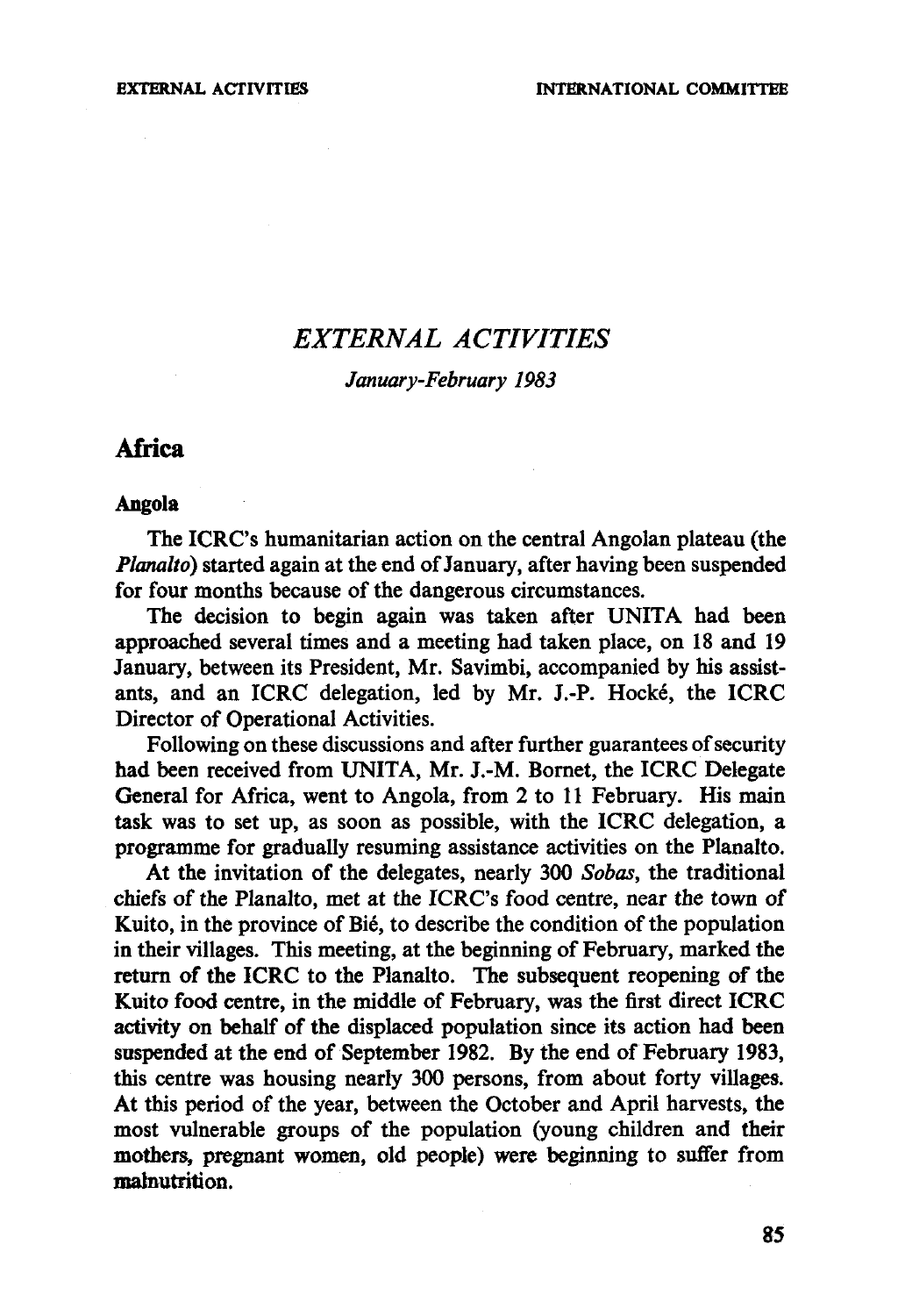In the south of the country, four local ICRC employees, who had been kidnapped on 18 October 1982, in the province of Kunene, and eight persons belonging to the Mongua mission, were released by UNITA on 20 February.

In addition, in January and February, the ICRC sub-delegation in N'Giva continued and intensified its medical and agency work.

## **Namibia**

On 28 and 29 January, four ICRC delegates, including a doctor, again visited the Mariental Camp, where they met 140 persons detained under Proclamation No. 9 issued by the Administrator General (AG 9), and fourteen new Angolan prisoners of war.

#### **Mozambique**

Three ICRC delegates, including a doctor, carried out a survey in the provinces of Inhambane, Gaza, Sofala and Manica. This mission, from 17 January to 12 February, on which they were accompanied by the Secretary General of the 'Mozambique Red Cross', enabled them to study the health of the population and the medical infrastructure of these regions, with a view to providing the civilian population with medical and food aid.

## **Lesotho**

The regional delegate in Maputo and an ICRC doctor were in Maseru from 8 to 12 February. The object of their mission was to have talks with the leaders of the National Red Cross Society, and to take up again with the authorities the discussion on questions regarding protection, suspended after twelve sentenced prisoners had been visited in October 1982.

#### **Zambia**

The ICRC regional delegate in Harare visited Lusaka, from 21 to 23 February, to have talks with the authorities and organizations concerned in the problem of the Angolan refugees in Zambia, and to discuss with the Zambian Red Cross the dissemination of knowledge of humanitarian law and the principles of the Red Cross.

#### **Ethiopia**

The ICRC's protection action, suspended since July 1981, began again in February 1983, after the Ethiopian authorities had decided to authorize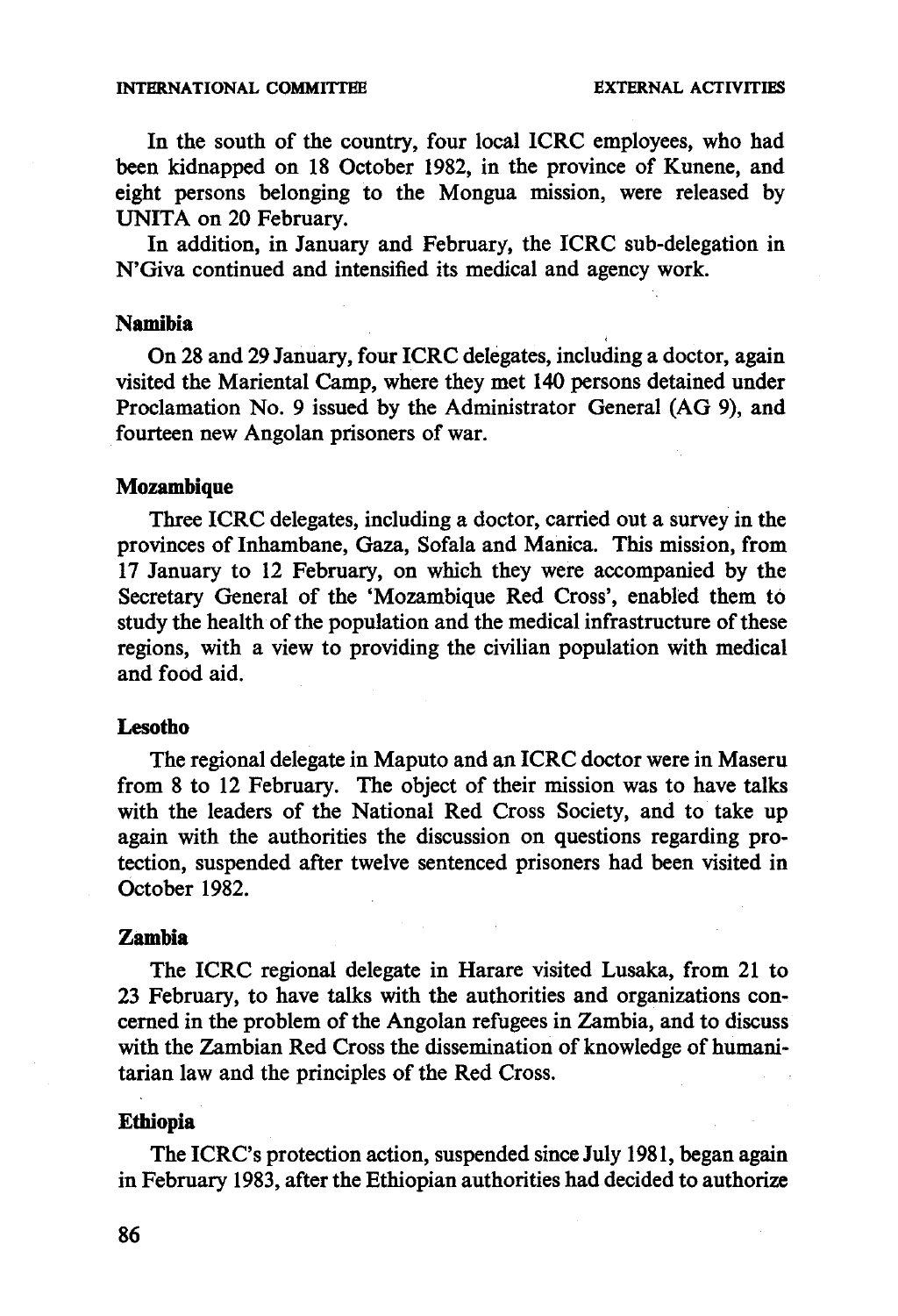the ICRC to resume its visits to Somali prisoners of war detained in Ethiopia. In February, three ICRC delegates, including a doctor. In February, three ICRC delegates, including a doctor, visited 203 Somali prisoners of war in two places of detention.

On 24 February, a delegate from the ICRC Central Tracing Agency was sent to Addis Ababa to organize tracing work connected with the ICRC's protection activities in accordance with the Geneva Conventions and to assist in the setting up of a tracing section within the Ethiopian Red Cross.

During January and February, the assistance operation, undertaken by the ICRC in collaboration with the Ethiopian Red Cross, concentrated mainly on the provinces of Eritrea and Gondar, where 170 tons of relief were distributed to 37,600 persons.

In addition, the food programme carried out in four Gondar villages for children suffering from malnutrition was extended for another six months. This operation, launched in November 1982 for a trial period of three months, had in fact proved satisfactory judging by the state of its child beneficiaries. In February, the Ministry of Health's rural clinics, which were in charge of distributing relief, were restocked in food by the ICRC.

Special relief delegates were sent to Asmara, Harar and Goba, thereby ensuring the constant presence of the ICRC in the provinces and making it possible to adapt assistance programmes to actual needs and undertake more in-depth training for the personnel of the local branches of the National Society taking part in this relief operation.

#### **Chad**

Continuing their visits to places of detention throughout Chad, on 27 and 28 January, the ICRC delegates visited 137 prisoners of war detained at the Abéché prison. On 7 February, they had access to fourteen prisoners in Mongo.

From 11 to 27 February, a team of three ICRC delegates, including a doctor, undertook a tour of the north-east of the country, visiting Biltine, Arada, Kalaït, Oum Chalouba, Dada, Témi, Démi, Ounianga Seghir, Ounianga Kebir and Faya. A total of 78 prisoners of war were seen and various items of relief handed over to each of them.

Blankets, mats and kitchen equipment were also distributed to the places of detention, according to their needs, and an assortment of medicaments and dressings to the dispensaries and infirmaries.

In addition, about thirty family messages were transmitted to the prisoners during the course of these visits.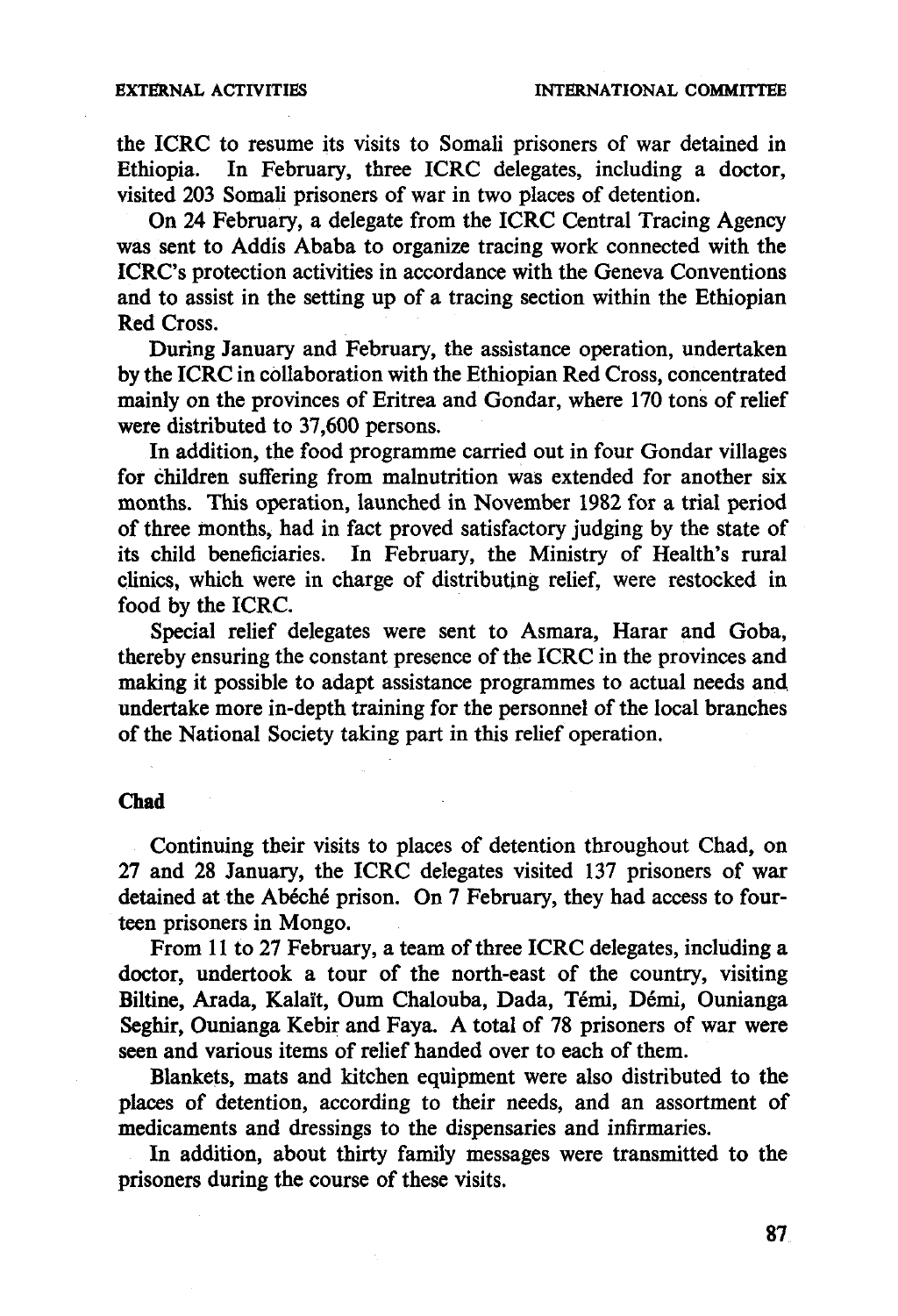## Zaire

In January, the ICRC delegates visited three places of detention in Kinshasa where they saw and registered 74 detainees, including 58 whom they met for the first time. In February, visits were made to five places of detention, also in the capital, when 67 detainees were seen, including seven for the first time.

During January and February, the delegation's tracing agency received 79 requests for tracings and transmitted 73 family messages.

Twelve lectures were delivered to the armed forces and in schools, seven in January, to an audience of about 900, and five in February to about 500 persons, as part of the information campaign and programme for the dissemination of knowledge of the principles of the Red Cross and international humanitarian law (already mentioned in previous *Reviews).*

## Appeal for funds

In January, the ICRC prepared the projects and budgets for its protection and humanitarian assistance programmes to be carried out on the African continent from 1 January to 31 December 1983. In a document entitled "Africa Report and Appeal" and sent to donors providing financial support for operations, the ICRC gave an account of its activities in 1982, with a summary of its objectives for 1983 and an appeal for 76.9 million Swiss francs. Taking into account a balance carried over from 1982, the ICRC needs 72.8 million Swiss francs to continue its tasks in Africa in 1983.

# Latin America

### £1 Salvador

The ICRC's assistance action for persons displaced by the events continued in January and February. A renewed outbreak of military activities in the departments of Morazan, Chalatenango and Usulutan, from the end of January to the middle of February, somewhat slowed down the ICRC's action in the field, as the delegates were temporarily unable to go to the villages receiving assistance. But, in spite of these drawbacks, 870 tons of relief were distributed, during January and February, to more than 100,000 displaced persons, a figure never previously reached.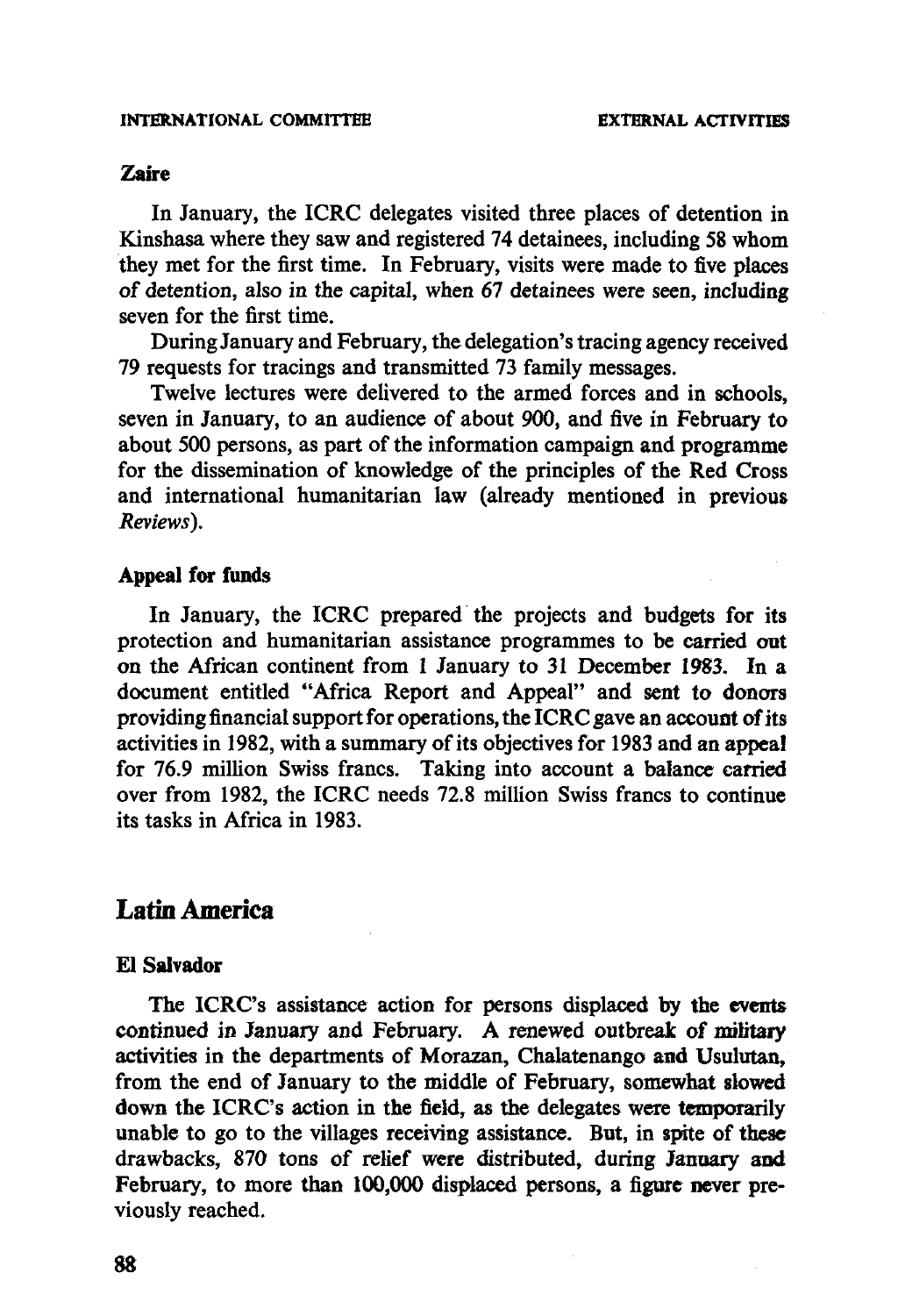After the fighting in the town of Berlin, at the end of January, an ICRC convoy of twenty lorries went there on 6 February, taking food aid and blankets to about 15,000 persons. At the same time, 750 persons had medical examinations or received treatment. On 23 February, the ICRC distributed seventeen tons of food, drinking water and also medicaments in Suchitoto, a town which had also been cut off from the rest of the country for several days. In February, 62,000 persons in the eastern zone alone benefited from twenty-one food distributions, i.e. a record total of 500 tons. In the centre of the country, in addition to distributing relief to 20,000 persons, the delegates undertook surveys of the needs of the villages not yet receiving assistance, but which might soon be included in the current assistance programme.

Medical assistance, carried out with the help of locally recruited medical personnel, continued in the departments of the central and eastern zones of the country. In this latter, a second medical team (1 medical delegate, 2 ICRC nurses plus 2 Salvadoran doctors, 1 medical orderly and 3 or 4 first aiders) began work. Thus, there are now three medical teams taking part in the ICRC's action in El Salvador.

During January and February, ICRC delegates made 215 visits to various El Salvador places of detention; 138 of these visits were made to centres in the provinces, where about twenty new detainees were registered.

During this same period, 62 soldiers of the Government Army were released by the Farabundo Marti National Liberation Front and handed over to the ICRC, who accompanied them to their respective units.

In February, the ICRC began a new series of lectures on the basic principles of the Red Cross and international humanitarian law to local sections of the El Salvador Red Cross. This dissemination programme will also be presented to the armed forces.

#### *Appeal for funds*

In January, the ICRC launched an appeal for about 23,500,000 Swiss francs to enable it to continue its humanitarian work in El Salvador throughout the current year.

Once the balance carried over from 1982 is deducted from this amount, the ICRC still needs 21,800,000 Swiss francs for its activities in El Salvador in 1983.

#### **Surinam**

From 6 to 9 February, the ICRC regional delegate for the Andean countries visited seventeen persons detained as a result of the events. He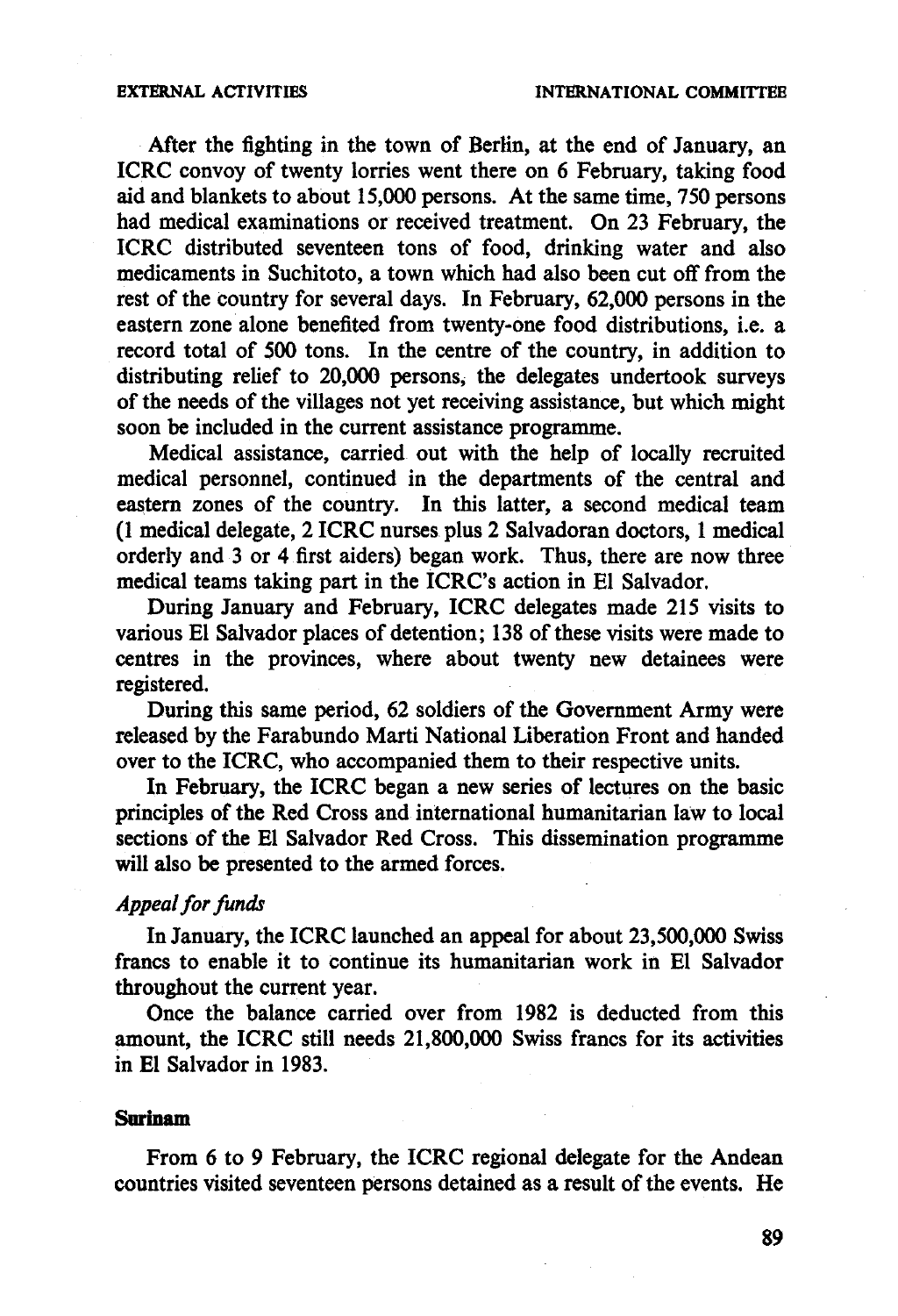had already seen four of them during his previous mission in November 1982.

# **Asia**

## **Thailand**

## *Events in Nong Chan*

Between 31 January and 5 February, fierce fighting in the vicinity of the Nong Chan refugee camp caused the mass exodus of its 41,000 or so occupants. These refugees were first grouped in two provisional reception centres three and six km to the south of Nong Chan. On 4 February, a shell which exploded near a field hospital killed seven persons and wounded numerous others. The same day, the ICRC launched an appeal to all the parties concerned in order to be able to transfer these refugees to a safer place. The Thai authorities accepted about 21,000 of them on their territory. These were grouped together at a new site called Ang Sila, inside Thailand, to the south-west of Nong Chan. However, this authorization was only temporary and, on 18 February, their transfer to O'Smach, to the north, began. The other 20,000 or so refugees from Nong Chan reached Nong Samet Camp, further north, by their own devices, where they swelled the ranks of the 44,000 persons already there. The humanitarian organizations faced considerable danger during the fighting.

ICRC medical teams and staff of the Thai and other National Societies treated the emergency cases on the spot and evacuated the seriously wounded to the Khao-I-Dang hospital. During the week of 31 January to 6 February, 95 seriously wounded and 21 sick were admitted to Khao-I-Dang from Nong Chan. ICRC medical teams working in this hospital comprised ten doctors and eighteen nurses from the Australian, British, Danish, Finnish, Icelandic, New Zealand and Norwegian National Societies. In addition, a mobile team of three doctors and three nurses dealt with evacuating the wounded in ICRC ambulances from the border zone. So as not to overcrowd Khao-I-Dang, those who were only slightly wounded were treated in field hospitals by personnel from the Thai Red Cross and the 'Médecins sans frontières' organization. Later, these hospitals were set up in Ang Sila.

The new ICRC surgical unit in Kap Cherng, to the north of the border zone, received a great number of wounded from the O'Bok and O'Smach Camps. From 5 January, when the first surgical operation was performed,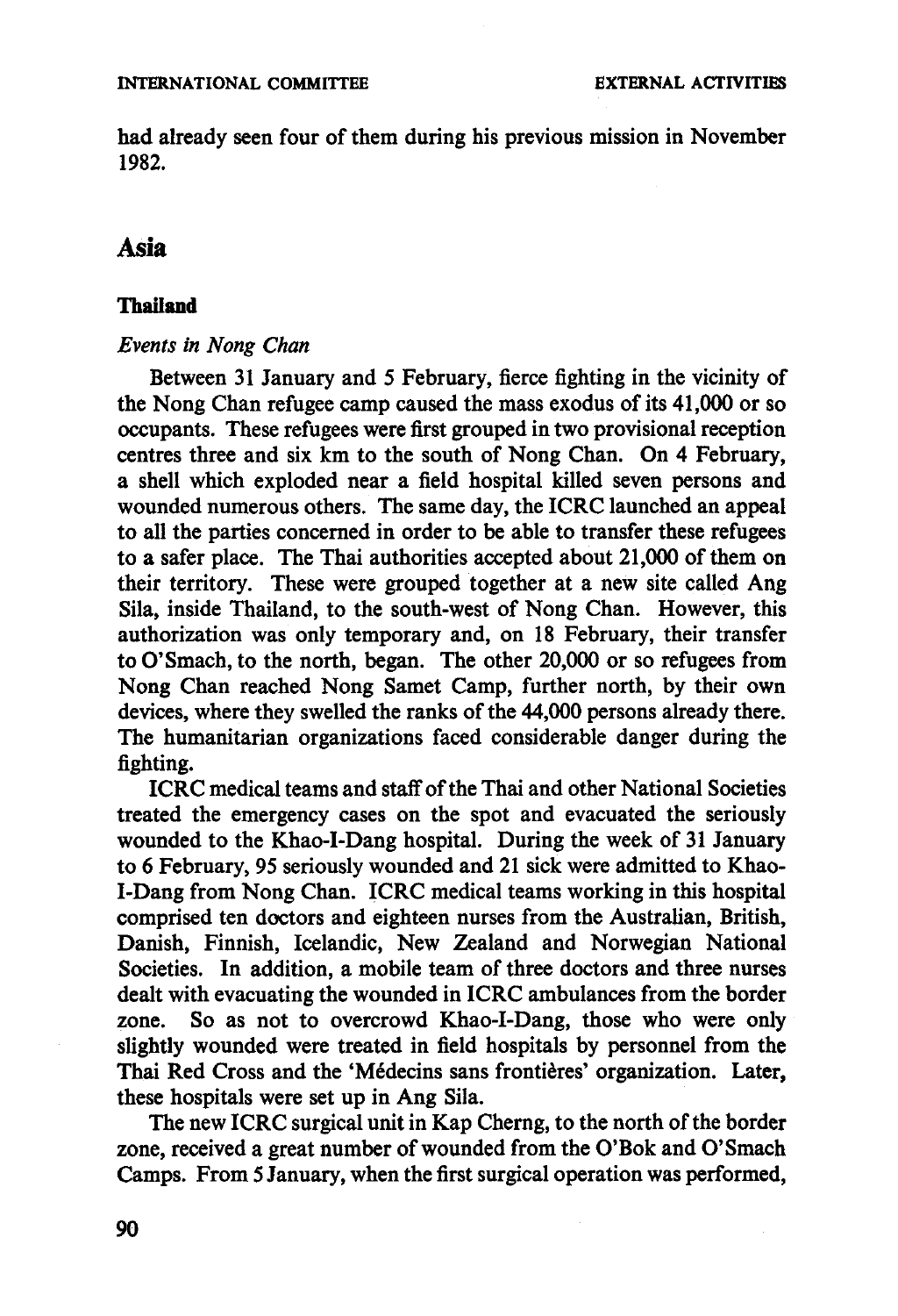to the end of February, 77 patients, including 62 war wounded, were admitted to this hospital.

## *Geneva Mission*

During the last week of February, Dr. Athos Gallino, member of the Committee, and Dr. Remi Russbach, ICRC Chief Medical Officer, visited Bangkok and the Thai border to survey the situation from the medical point of view.

# *Transfers of Vietnamese refugees*

After the Thai authorities had consented, on 20 December, to the resettlement of the Vietnamese refugees of NW 82 Camp, examination of individual cases of refugees was begun on 30 December, with a view to having them transferred to a safer place. This operation was successfully carried out through the remarkable co-ordination of the Intergovernmental Committee for Migration (ICM), with the support of the embassies. From 28 January to 6 February, seven transfers, involving a total of 1,694 persons, were organized from NW 82 Camp to Panat Nikhom, under the auspices of the ICRC. On 9 February, 122 persons, who had not yet been accepted by countries of resettlement, were transferred to Khao-I-Dang and NW 82 Camp was closed. Nevertheless, the ICRC is still concerned about the position of the other Vietnamese refugees on the border, for whom a solution should also be found as soon as possible.

## *Appeal for funds*

The projects and budgets of its protection and humanitarian assistance programmes for Kampuchea and Thailand, for the period 1 January to 31 December 1983, were drawn up by the ICRC. In a document addressed in January 1983 to donors who give financial support to its work, the ICRC presented an account of its 1982 operations, gave an outline of its aims for 1983 and appealed for 16,240,000 Swiss francs (8,550,000 dollars) to enable it to continue its mission in this region.

## **Pakistan**

In February, the ICRC hospital in Peshawar had to cope with an influx of war wounded from Afghanistan. In January 88 wounded Afghans had been admitted there and 147 were received in February. Although theoretically of a capacity of from 80 to 100 beds, this hospital can, nevertheless, accommodate extra patients, for short periods, in beds installed on the balconies, in the corridors and in tents set up in the garden. Forty-seven of the 224 surgical operations performed in February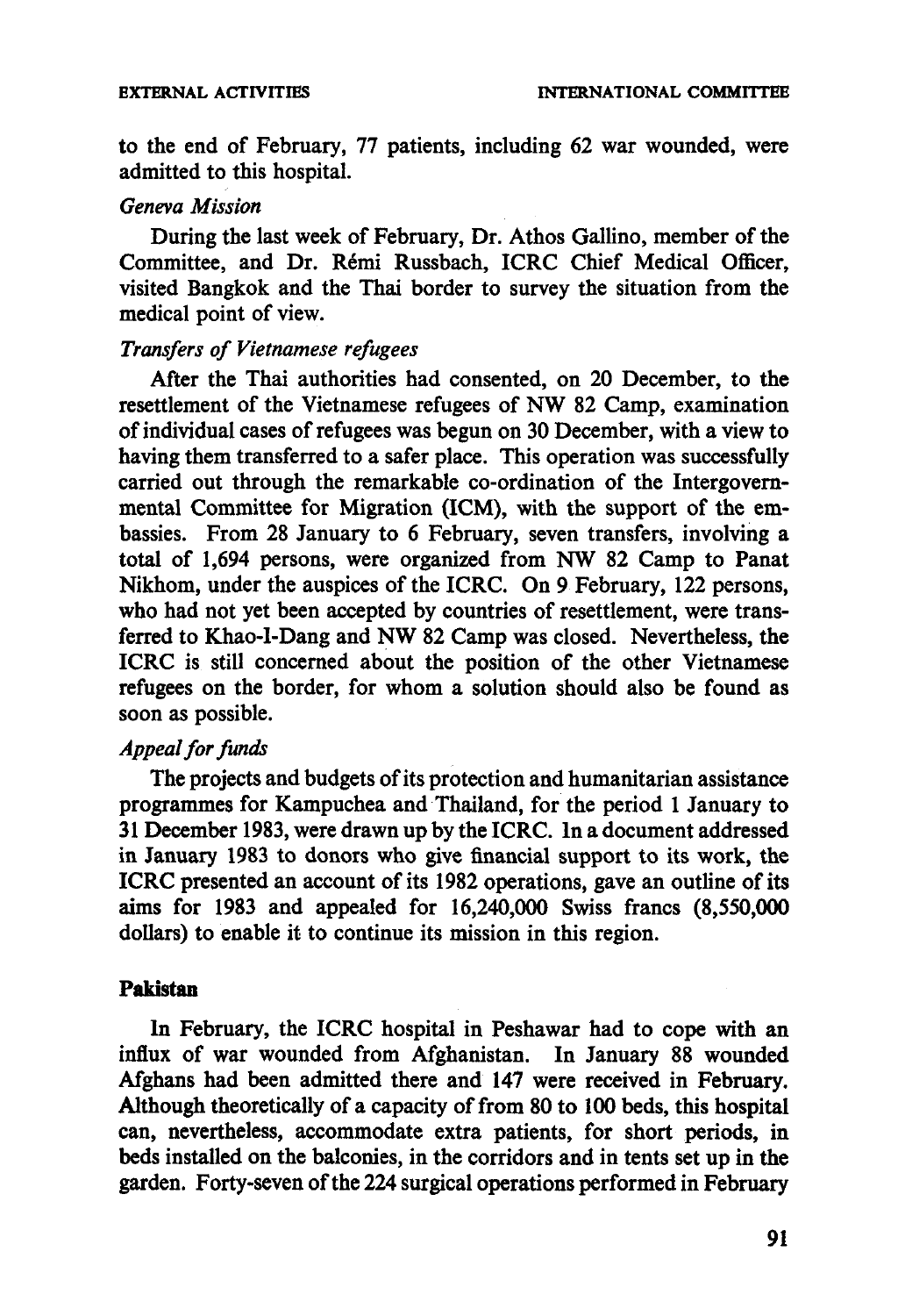## **INTERNATIONAL COMMITTEE EXTERNAL ACTIVITIES**

were foot amputations as a result of frost-bite. The situation had become stable by the end of the month with about a hundred beds occupied.

In February, the ICRC delegation in Peshawar received the visit of Dr. Athos Gallino, member of the Committee, and Dr. Remi Russbach, ICRC Chief Medical Officer.

**\***

On 14 January, another Soviet citizen, captured in Afghanistan by the Afghan resistance movements, was transferred by the ICRC to Switzerland, bringing the number of Soviet prisoners interned in Switzerland to eight.

#### *Financial appeal*

In January, the ICRC published its emergency appeal No. 3 on behalf of the victims of the Afghanistan conflict. The aim of this document was to give a summary of the ICRC's work in 1982 and to explain how the financial means placed at its disposal had been used. The report also contained a forecast of the ICRC's activities in 1983 and an appeal for 7,900,000 Swiss francs to enable it to continue its humanitarian work on behalf of the victims of the Afghan conflict.

## Indonesia/East Timor

In January, Mr. J.-P. Hocke, ICRC Director of Operational Activities, went to Indonesia where he had talks with the authorities, especially the Foreign Affairs Minister, and with the leaders of the National Society. In addition to the ICRC's operation in East Timor, they discussed questions concerned with visits to places of detention in Indonesia.

## *Visits to places of detention*

From 20 January to 24 March, a team of four ICRC delegates, including a doctor and an interpreter, undertook a series of visits to sixteen Indonesian places of detention. The delegates met 201 prisoners of the G.30.S/PKI category. The previous visit to Indonesian places of detention took place during the first half of 1981.

#### *Assistance activities in East Timor*

During the first fortnight of February, two delegates, one of them a doctor from Geneva, went to East Timor to supervise the smooth running of the assistance programmes and their adjustment to the guidelines drawn up during their previous mission in October-November.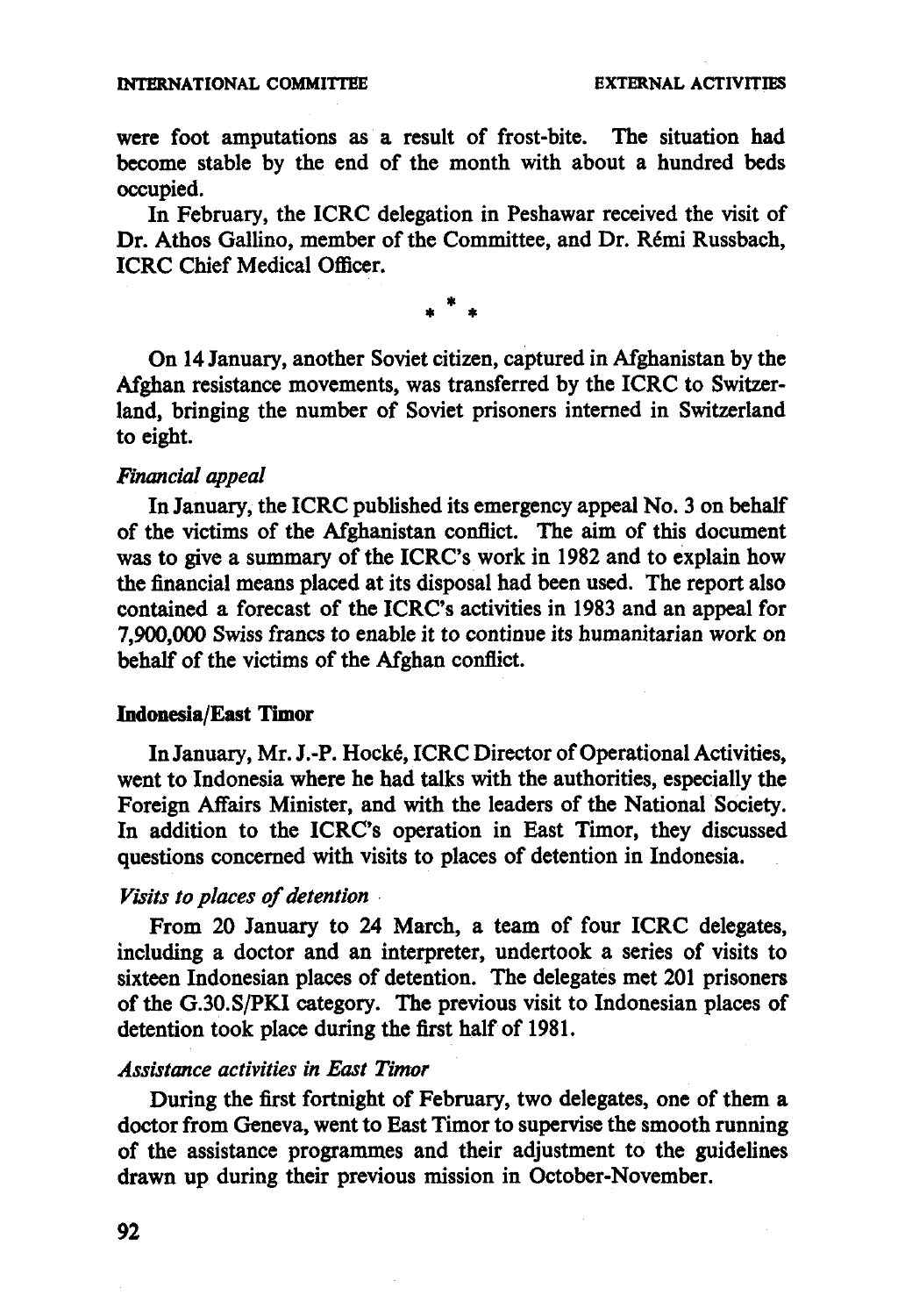On 5 January, eight persons (three cases of first degree family reunion) flew from East Timor to Lisbon to join their families, under the programme set up by the ICRC in conjunction with the Indonesian, Portuguese and Australian authorities. In February, following on talks, a new draft agreement between the ICRC and the Indonesian Red Cross was drawn up on family reuniting with Australia and Portugal. Family drawn up on family reuniting with Australia and Portugal. reuniting involving Australia, accepted at government level, will be dealt with by the Indonesian Red Cross, the ICRC acting as adviser and granting financial aid. The ICRC will handle cases not yet accepted by Australia and all those involving Portugal.

## Philippines

Three surveys were carried out in February by ICRC delegates, the first in the province of Surigao Sur, on the Island of Mindanao, the second in the province of Davao, also on the Island of Mindanao, and the third in the eastern part of the Island of Samar.

The province of Surigao Sur, visited for the first time by an ICRC delegate, receives ICRC assistance in the form of food aid for the displaced persons, which is distributed by the local branch of the Philippine Red Cross. In the province of Davao, extra food aid has been forwarded to two towns and also distributed to the displaced persons by the local branch of the Red Cross. In the eastern part of Samar, the same amount of ICRC food aid as was provided in 1982, was distributed by the National Society.

# **Middle East**

## **Iran/Iraq Conflict**

## *Delegate General's missions*

Mr. Jean Hoefliger, ICRC Delegate General for the Middle East, went on mission to Teheran, from 18 to 24 February, during which he had talks with the President of the Parliament, the Foreign Affairs Minister and the General commanding the armed forces. Mr. Hoefliger discussed with them various problems connected with the ICRC's protection activities in the Iran/Iraq conflict, in conformity with its mandate under the Conventions.

The Delegate General went to Baghdad with the same objective, from 25 February to 1 March, where he met Mr. Izzat Ibrahim, the Vice-Prime Minister, and Mr. Tarek Aziz, the Foreign Affairs Minister.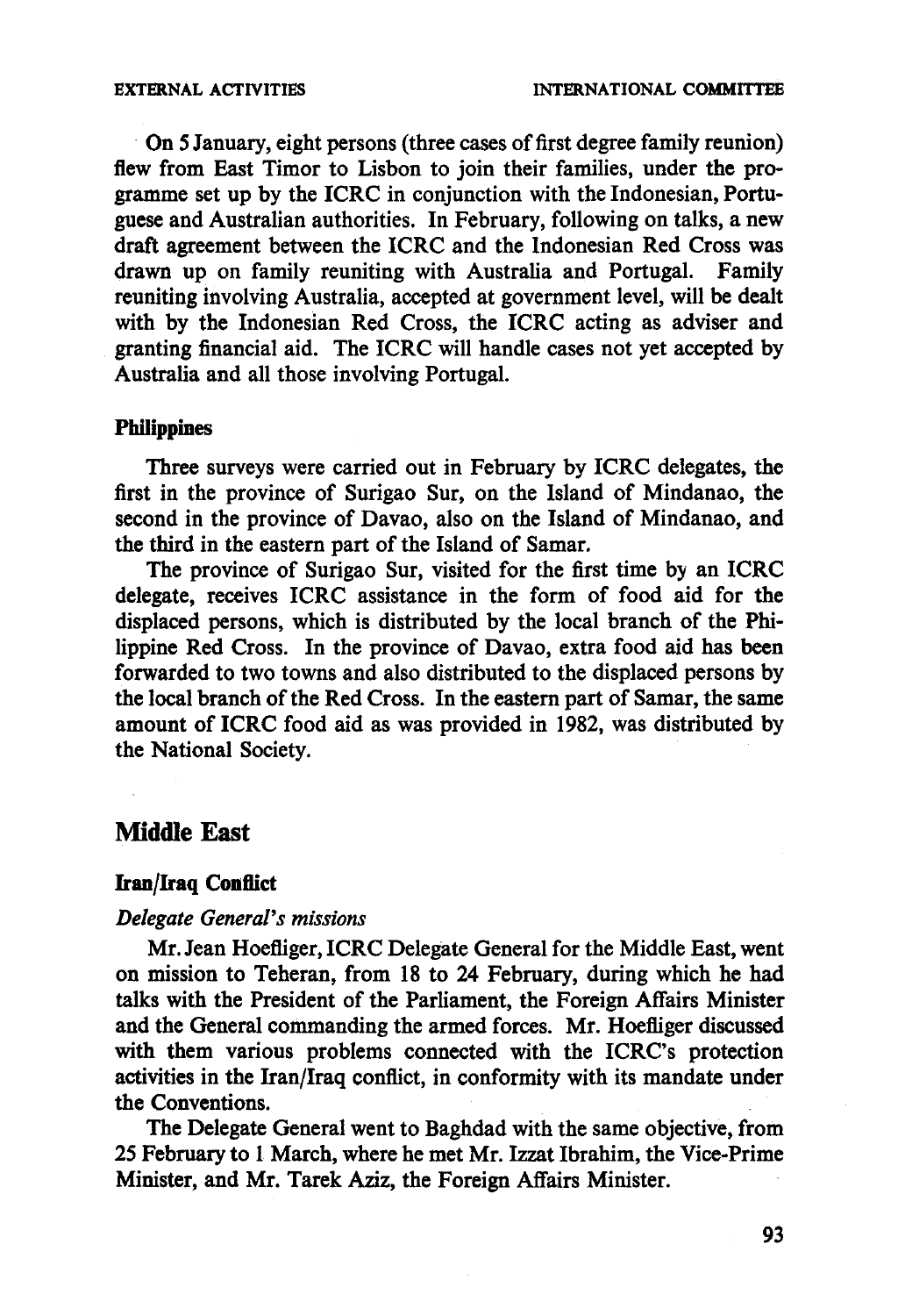In both these countries, the Government authorities promised that measures would be taken to enable the ICRC to accomplish its mission effectively.

#### **Iran**

On 23 February, three teams of ICRC delegates began registering a certain number of Iraqi prisoners of war again. They had had to break off this work, in December 1982, because of the difficulties they encountered in carrying out their mission. Starting also on 23 February, ICRC delegates undertook a complete visit of Karaj Camp.

The Joint Medical Commission, made up of Iranian representatives and ICRC doctors, and responsible, in conformity with the provisions of the Third Geneva Convention, for examining cases of seriously wounded prisoners, with a view to their possible repatriation, also undertook a tour of camps and hospitals: 72 of the 178 cases examined were recommended for repatriation.

#### **Iraq**

In January and February, ICRC delegates continued their visits of the Anbar and Ramadi Camps, and of the three camps in Mosul where Iranian prisoners of war are held. In addition, in February, they registered the new prisoners.

Near Ramadi, the ICRC delegates also visited the displaced civilians from the Iranian Kurdistan. This action came within the sphere of activities of the Tracing Agency (forwarding messages, tracing persons, etc.).

## *Appeal for funds*

In January, the ICRC addressed an urgent appeal to donors to obtain the necessary funds for its 1983 activities on behalf of the victims of the Iran/Iraq conflict.

Recalling briefly what it had already done since the outbreak of hostilities between the two countries and summarizing its projects for 1983, the ICRC pointed out that it needed a budget of 11,307,000 Swiss francs in 1983. Added to this was the deficit of 5,988,100 Swiss francs for its 1982 Iran/Iraq action. The ICRC, therefore, launched an urgent appeal to donors for 17,300,000 Swiss francs.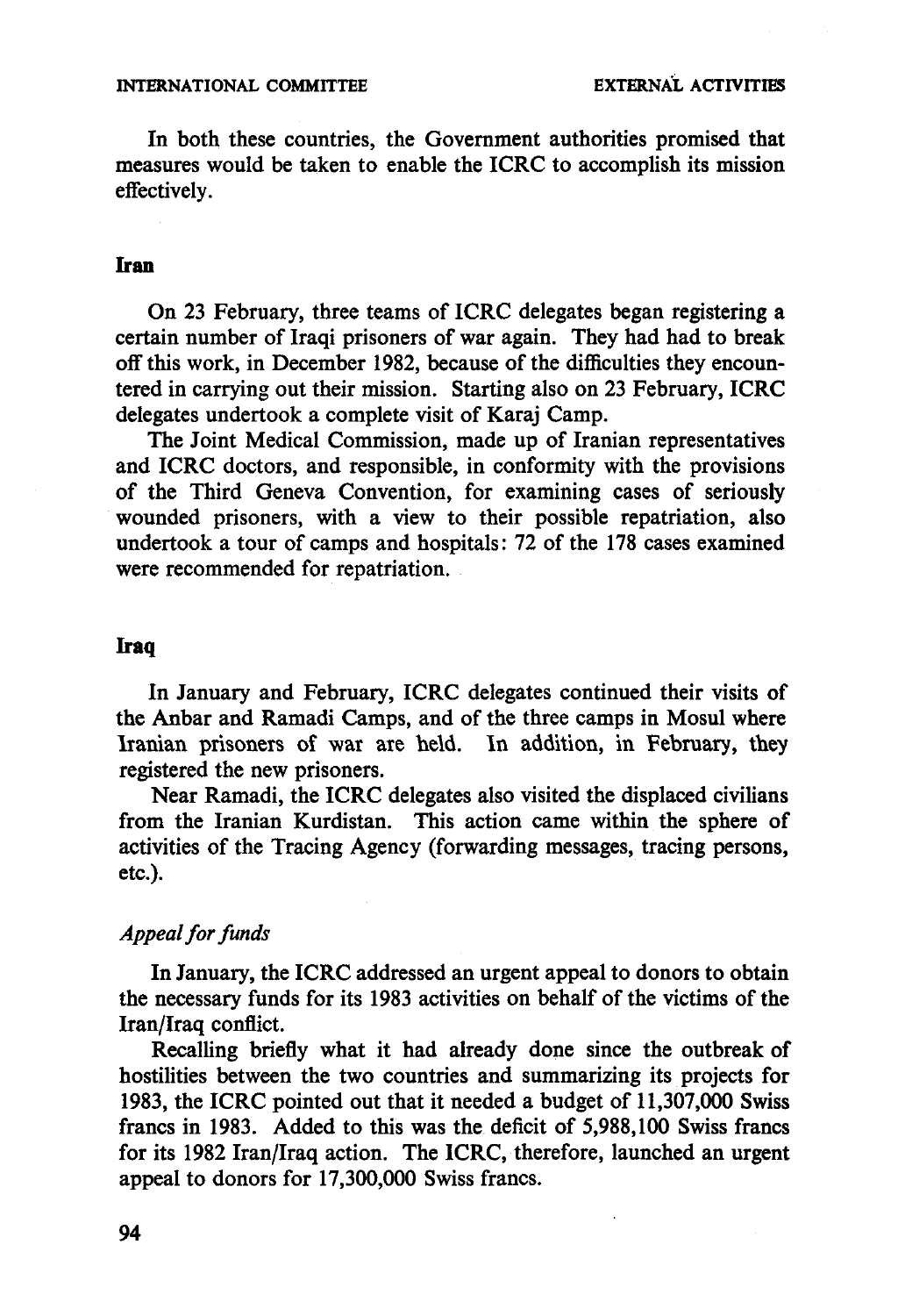### **Lebanon**

During January and February, the ICRC continued its protection and assistance activities in the Lebanon, where owing to outbursts of violence, the situation remained in a state of uncertainty.

The ICRC was gravely concerned about the Palestinian population in southern Lebanon and made a point of reminding the occupying power of its obligations in conformity with the Fourth Geneva Convention regarding the protection of civilians in occupied territories.

In addition, ICRC delegates regularly visited the Palestinian camps around Sidon (Ain el-Helweh, Miyeh-Miyeh) and Tyre (Rachidiyeh, Bourj Chemali, El-Bass and Kasmieh), in order to supervise the measures taken for ensuring the safety of their occupants.

Visits continued daily to the Insar Camp, near Nabatiyeh (South-Lebanon), where about 5,200 Palestinian, Lebanese and people of other nationalities were still being detained by the Israelis at the end of February. Eleven ICRC delegates, including two doctors, registered the new prisoners, carried out interviews without witnesses, examined the cases of those who might be released, inspected the material and psychological conditions of detention and drew up monthly reports which were handed over to the detaining power. The medical delegates, for their part, drew up lists of sick or wounded prisoners which they submitted to the Israeli authorities, made sure that they received adequate medical treatment and recommended that the serious cases be transferred to hospital. About forty foreign prisoners were released in January and February and escorted to Beirut under the auspices of the ICRC, who handed them over to the diplomatic representatives of the countries of asylum for repatriation. A number of other prisoners were also released on the spot.

In *Israel,* ICRC delegates again visited on 25 February 293 Syrian prisoners of war held by the Israelis, and on 17 January and 3 February saw eight women arrested in the Lebanon and detained in Israel.

In *Syria,* the three Israeli prisoners of war held by the Syrians were seen on 10 January and 14 February.

In addition, on 17 February, the ICRC proposed to the Lebanese authorities that it visit those detained by the Lebanese Army. The Lebanese Government having accepted this offer, discussions were in progress, at the end of February, to draw up the procedures for this action.

In the medical sphere, ICRC delegates undertook numerous surveys in the southern suburbs of Beirut, and in the regions of the Chouf,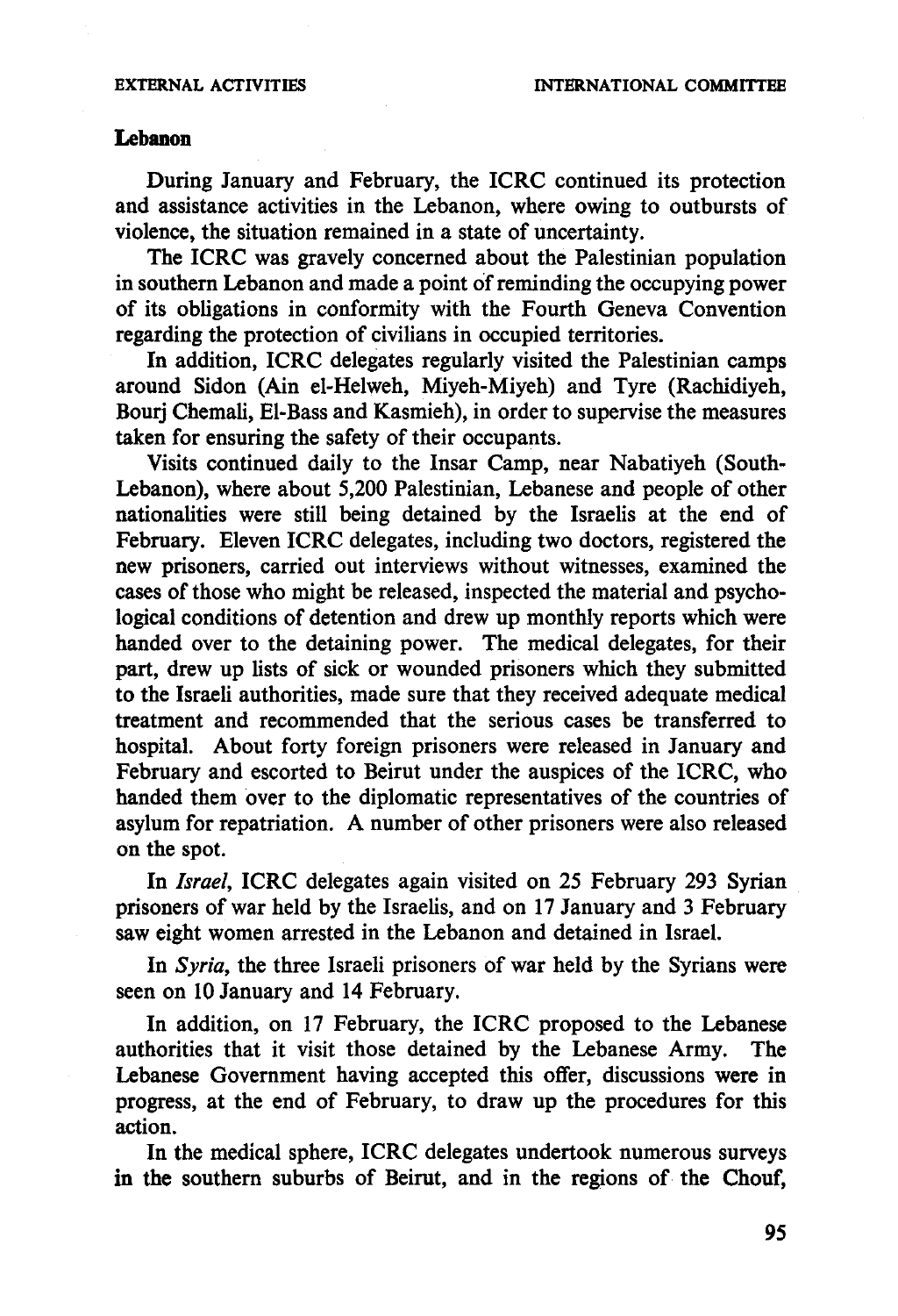#### **INTERNATIONAL COMMITTEE EXTERNAL ACTIVITIES**

Aley, Sidon, Baalbeck and Tripoli. Medicaments and medical equipment were supplied to hospitals and dispensaries according to their needs.

An orthopaedic centre, set up by the ICRC in the Moslem orphanage in Sidon, became operational on 14 February. About sixty persons who had had limbs amputated were already enrolled by that date to receive prostheses. Moreover, the ICRC had given the Lebanese Red Cross 200 wheelchairs for distribution.

In January and February, the ICRC supplied non-medical relief, i.e. blankets, milk powder, soap, food parcels, etc., to some 4,800 needy families. In addition, 150 tons of miscellaneous equipment, including tents and lorries, were stored in Limassol (Cyprus), from where they could be sent swiftly to any region in the Lebanon in case of need.

Lastly, it should be pointed out that the tracing agency office in the ICRC delegation in Beirut forwarded a monthly average of 60,000 family messages between the Lebanon and other countries. In January and February, it registered respectively 146 and 63 requests to trace persons separated from their families.

# *Appeal for funds*

In January, the ICRC launched an urgent appeal for funds for its humanitarian work in the Lebanon.

In this document, the ICRC summarized its activities in the Lebanon since June 1982 and set out its objectives for successfully carrying out its protection (visits to prisoners, tracing of missing persons, etc.) and assistance activities (emergency medical aid, food aid, etc.), in 1983. The budget prepared for this by the ICRC amounted to 26,370,000 Swiss francs. By deducting the credit balance of about 8.4 million carried over from 1982, the ICRC requested the international community for 18 million for its 1983 operation in the Lebanon.

#### **Jordan**

Begun in September 1982, the eighth series of visits to Jordanian places of detention came to an end on 28 February. ICRC delegates visited seventeen places of detention, containing 3,501 detainees, including 243 security prisoners in eight prisons. They had interviews without witnesses with 230 detainees.

## **Europe**

#### **Poland**

ICRC visits to internees in Poland came to an end, after martial law was lifted, on 31 December 1982, with the suppression of internment and